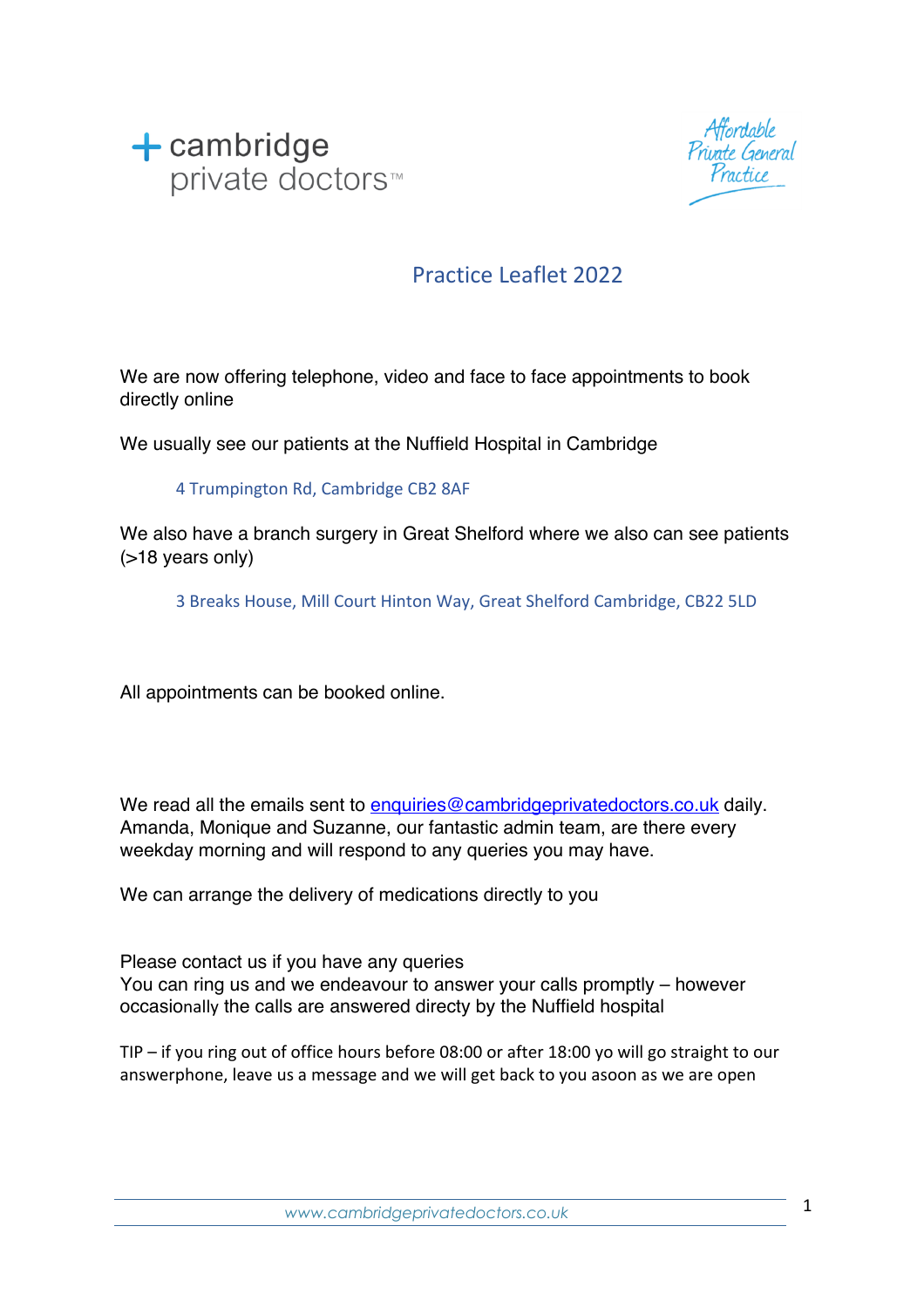## $+$  cambridge private doctors<sup>™</sup> Practice Leaflet 2022



|                        | <b>Our Services</b>                                                                                                                                                                                              |
|------------------------|------------------------------------------------------------------------------------------------------------------------------------------------------------------------------------------------------------------|
| 1. Our Services        | An appointment with your own private GP. Medical<br>attention when you want it. No need to wait. A convenient<br>personal GP service, offering an extensive range of<br>General practice services.               |
|                        | <b>Consultations</b>                                                                                                                                                                                             |
|                        | <b>Examination, Investigation &amp; Treatment</b><br>$\bullet$                                                                                                                                                   |
|                        | Referrals to a specialist as necessary<br>$\bullet$                                                                                                                                                              |
| 2. Current Prices      | Immediate booking online or by phone<br>۰                                                                                                                                                                        |
|                        | <b>On-site pharmacy</b><br>$\bullet$                                                                                                                                                                             |
|                        | <b>Extensive range of services, laboratory tests, X-</b><br>$\bullet$<br>rays, MRI, CT and Ultrasound scanning                                                                                                   |
| 3. How to contact us   | Video consultations, phone calls and email<br>advice                                                                                                                                                             |
|                        | All patients are welcome, whether registered with us<br>or not.                                                                                                                                                  |
|                        |                                                                                                                                                                                                                  |
| 4. How to pay          | The very best medical support from approachable and<br>understanding doctors in a relaxed and unhurried<br>environment. Experienced general practitioners - offering<br>modern medical care, personalised to you |
|                        | <b>Medical Consultation (20 minutes)</b><br>$\bullet$                                                                                                                                                            |
|                        | <b>Extended Consultation (30 minutes)</b><br>$\bullet$                                                                                                                                                           |
|                        | <b>Comprehensive Consultation (60 minutes)</b><br>$\bullet$                                                                                                                                                      |
| 5. Become a subscriber |                                                                                                                                                                                                                  |

**No rush. No-fuss. Your time. Your health**



*www.cambridgeprivatedoctors.co.uk* 2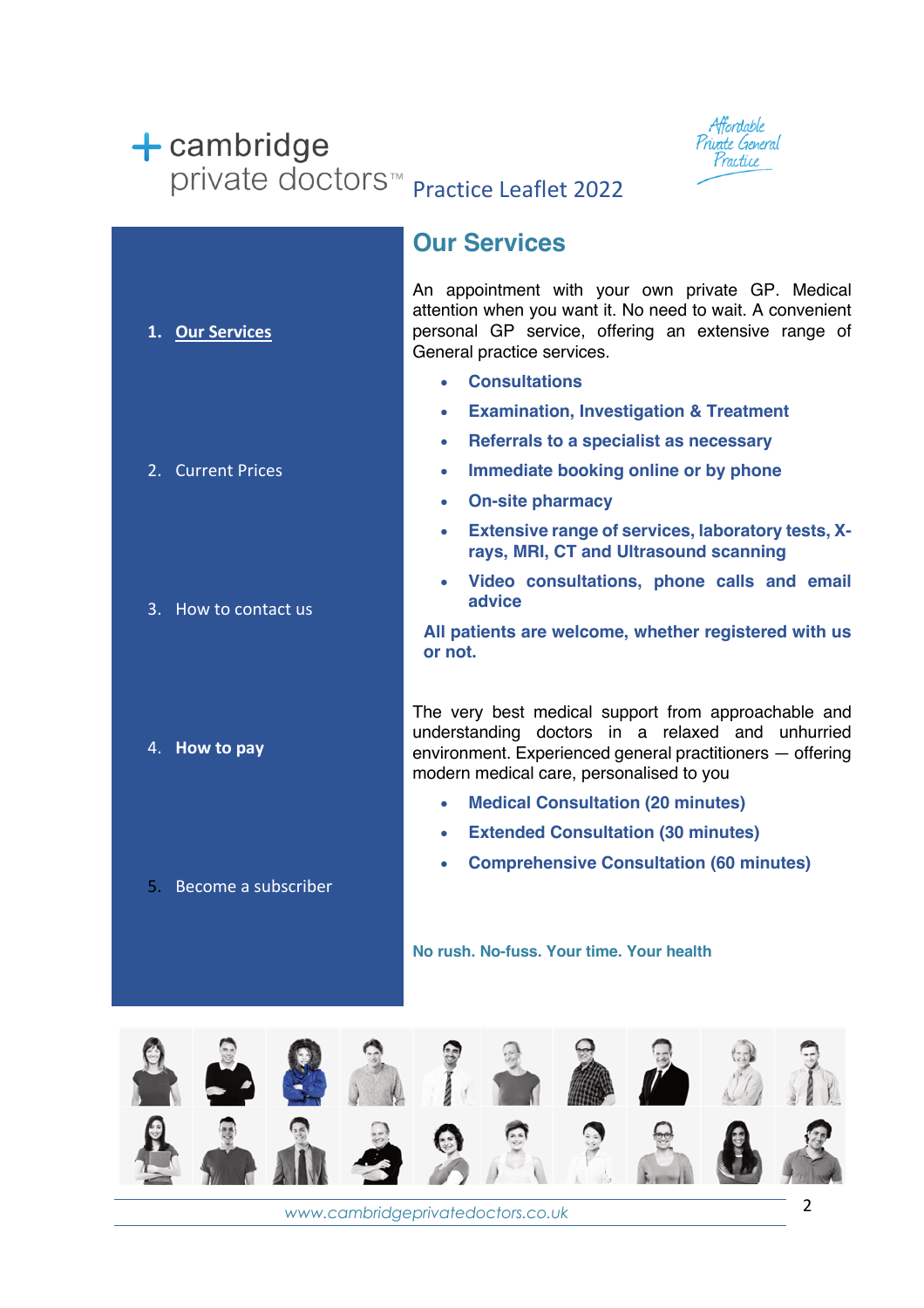# **+ cambridge**<br>private doctors<sup>™</sup> Practice Leaflet 2022



|                      | <b>Current Prices</b>                                                                                                                                    |               |
|----------------------|----------------------------------------------------------------------------------------------------------------------------------------------------------|---------------|
|                      | 20-minute Consultation - face to face                                                                                                                    | £120          |
|                      | 30-minute Consultation - face to face                                                                                                                    | £155          |
|                      | 45-minute Consultation - face to face                                                                                                                    | £230          |
| 1. Our Services      | 60-minute Consultation - face to face                                                                                                                    | £290          |
|                      | Telephone or video 20,30 or 40 minutes                                                                                                                   | £95/£130/£195 |
|                      |                                                                                                                                                          |               |
|                      | Specialist 45-minute Menopause*                                                                                                                          | £275          |
|                      | Home visit (Cambridge area, by appt only)                                                                                                                | £200          |
| 2. Current Prices    | Referral letter                                                                                                                                          | £35           |
|                      | Nexplanon - fitting and Consultation                                                                                                                     | £330          |
|                      | Nexplanon - removal                                                                                                                                      | £185          |
|                      | Changing/fitting a copper coil - includes the                                                                                                            | £213          |
|                      | cost of the coil                                                                                                                                         |               |
|                      | Changing/fitting a Mirena coil - includes the                                                                                                            | £338          |
| 3. How to contact us | cost of the coil                                                                                                                                         |               |
|                      | Cryotherapy for warts                                                                                                                                    | £140          |
|                      | Medicals - varies according to your needs,                                                                                                               |               |
|                      | please email us                                                                                                                                          |               |
|                      | Cervical Smear**                                                                                                                                         | £220 to £300  |
|                      | *All new patients for a specialist menopause appointment with Dr                                                                                         |               |
| 4. How to pay        | Shaw require a minimal 45 Minute appt<br>**Depends on which tests are needed - please email for a more<br>detailed quote                                 |               |
|                      |                                                                                                                                                          |               |
|                      |                                                                                                                                                          |               |
|                      | For anything else $-$ please ask us for a price/quote<br>A smear taken at the Nuffield will be charged £155 for the 30-minute doctor                     |               |
|                      | appointment. There will be time to discuss other women's health issues, such                                                                             |               |
| 5.<br>Become a       | as contraception.                                                                                                                                        |               |
|                      | Your Smear will be sent for cytological analysis at the cost of £74.22. If you                                                                           |               |
| subscriber           | wish to have the Smear tested for HPV infection, there will be an additional                                                                             |               |
|                      | £78.30 charge for doing so.                                                                                                                              |               |
|                      | At Breaks house we will also charge £155 for the doctor's appointment                                                                                    |               |
|                      | These smears are sent to a London lab, where they are tested primarily for<br>HPV at the cost of £75.60. If the Smear were positive for HVP, it would be |               |
|                      |                                                                                                                                                          |               |
|                      | immediately sent for cytology at no additional charge.                                                                                                   |               |
|                      | If you wish to have both tests done initially, the lab will charge for both tests<br>at the cost of £166.25.                                             |               |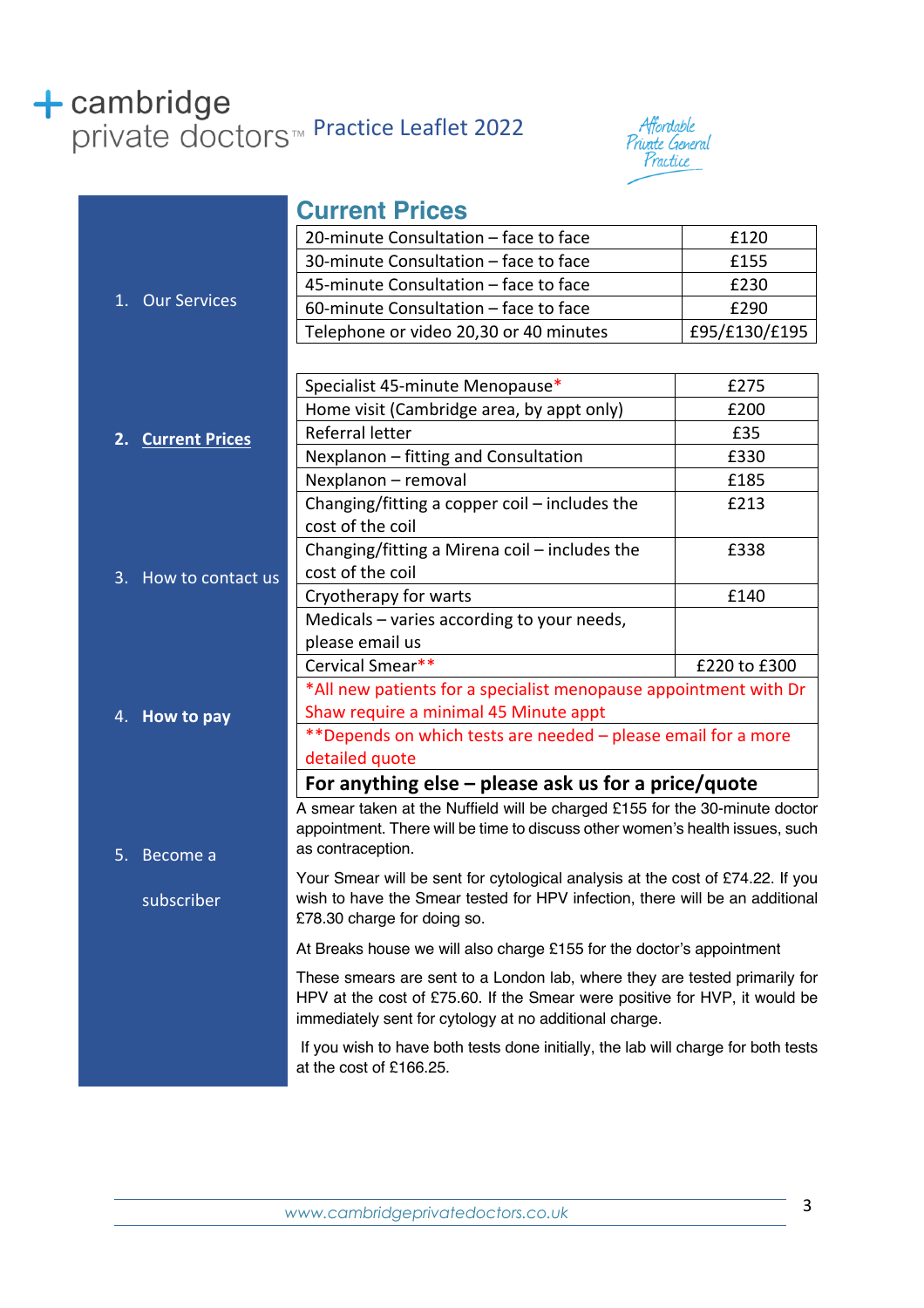# ← cambridge<br>private doctors<sup>™</sup>

### Practice Leaflet 2022



|                       | How to contact us                                                                                             |
|-----------------------|---------------------------------------------------------------------------------------------------------------|
| <b>Our Services</b>   | The easiest way to book an appointment is online via our<br>website                                           |
|                       | https://www.cambridgeprivatedoctors.co.uk/appointments                                                        |
|                       | Or email us:                                                                                                  |
| <b>Current Prices</b> | enquiries@cambridgeprivatedoctors.co.uk                                                                       |
|                       | Alternatively, phone 01223 967995 and speak to the<br>bookings team (Mon-Fri 9-5)                             |
| How to contact us     | Wherever possible, our secretaries will answer; if they<br>are busy, the calls may go through to the Nuffield |
|                       | Email is usually better than telephoning – leave a<br>message, and our team can ring you back                 |
|                       |                                                                                                               |
| How to pay            | Nuffield Health Hospital,<br>4 Trumpington Rd,<br>Cambridge CB2 8AF<br>T: 01223 967995                        |
| Become a subscriber   | We are an independent medical practice working within<br>the organisation of the Nuffield Hospital Cambridge  |
|                       |                                                                                                               |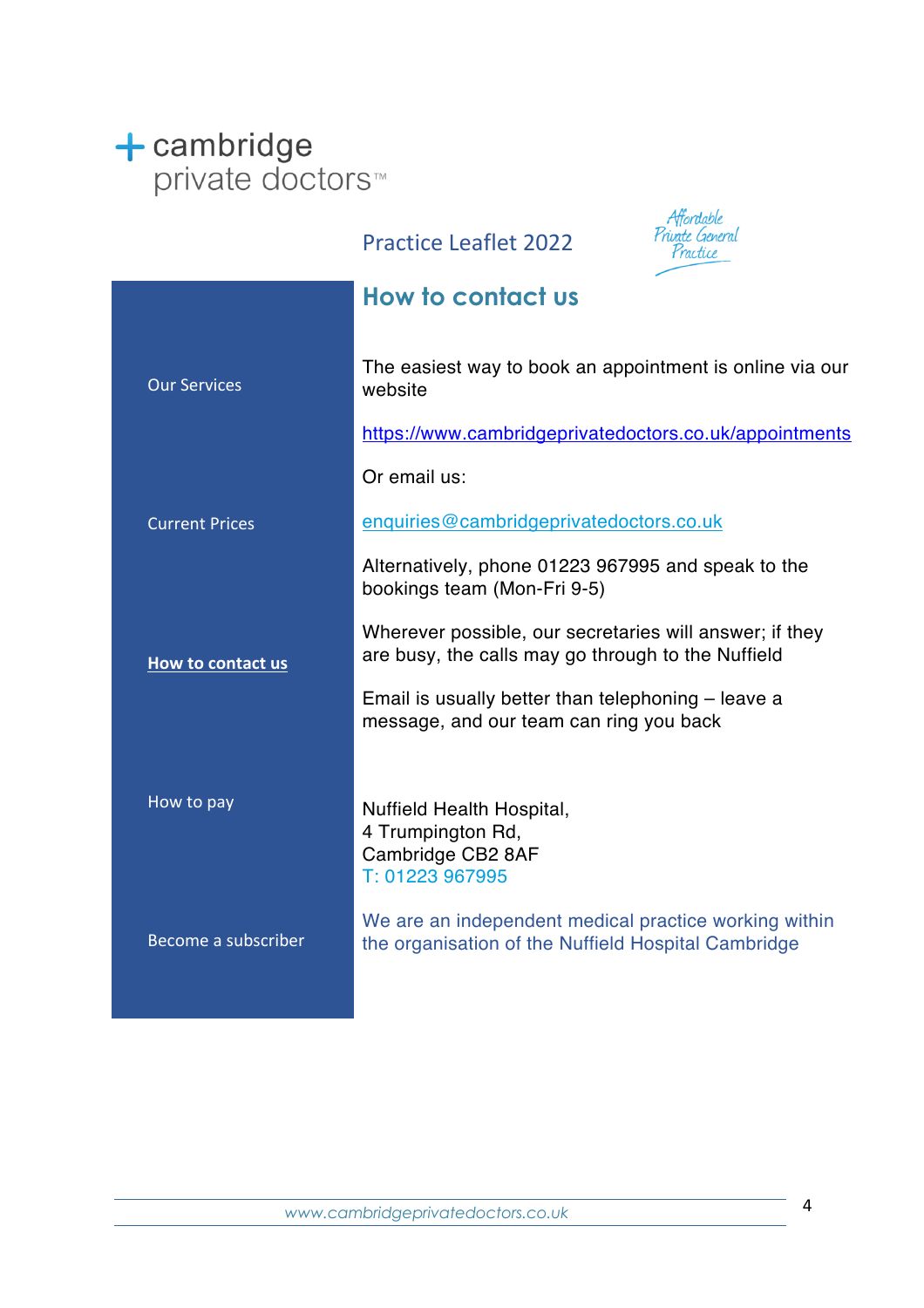



### Practice Leaflet 2022

|                       | How to pay                                                                                                                                                                                                                                      |
|-----------------------|-------------------------------------------------------------------------------------------------------------------------------------------------------------------------------------------------------------------------------------------------|
| <b>Our Services</b>   | <b>Invoices</b> are sent to you by email, usually within two<br>days of your Consultation.<br>We are mindful no one receives an invoice with<br>unexpected charges. We always discuss the costs of<br>tests and encourage you to ask if unclear |
| <b>Current Prices</b> | <b>Payment</b><br>Please settle online by Card or BACS.<br>If you need to settle your invoice by cheque or cash,<br>please let us know.                                                                                                         |
| How to contact us     | <b>Third-party payments.</b><br>For patients who request their invoice is sent to a<br>third party, such as an insurance company or<br>employer, it is essential you seek a guarantee of<br>payment from them before your Consultation.         |
| How to pay            | If a third party declines payment, the settlement<br>will be the direct responsibility of the patient.                                                                                                                                          |
| Become a subscriber   | The hospital will charge you separately for<br>medications                                                                                                                                                                                      |